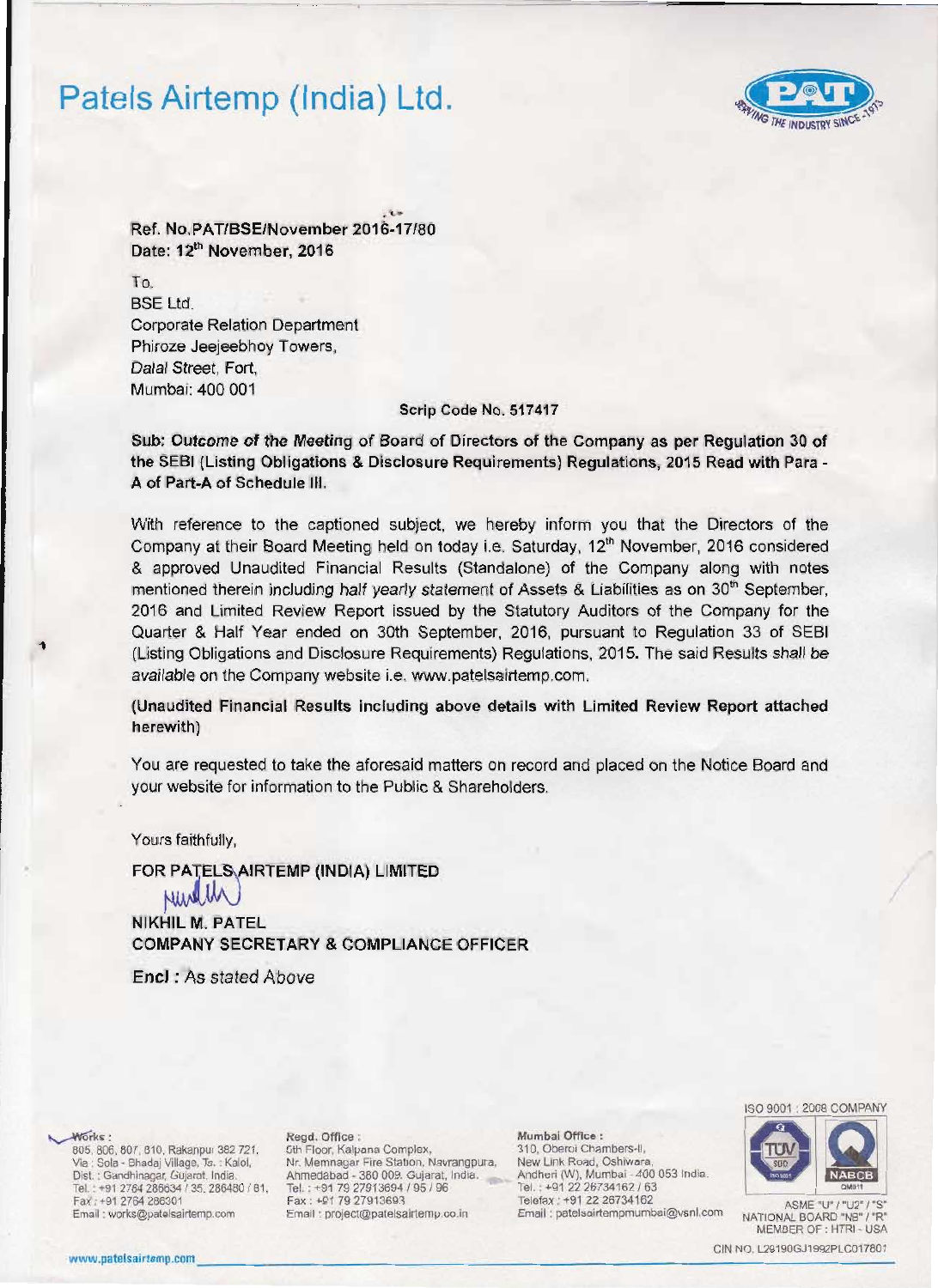## Patels Airtemp (India) Ltd.



### STATEMENT OF UNAUDITED STANDALONE FINANCIAL RESULTS FOR THE QUARTER & HALF YEAR ENDED 30TH SEPTEMBER, 2016

|                         | (Rs in Lakhs-Except EPS)                                                                                                                                                                                           |                                                         |         |         |                                             |         |                          |  |
|-------------------------|--------------------------------------------------------------------------------------------------------------------------------------------------------------------------------------------------------------------|---------------------------------------------------------|---------|---------|---------------------------------------------|---------|--------------------------|--|
| Sr.<br>No.              | <b>Particulars</b>                                                                                                                                                                                                 | Quarter Ended<br>30/09/2016<br>30/06/2016<br>30/09/2015 |         |         | Half Year Ended<br>30/09/2015<br>30/09/2016 |         | Year Ended<br>31/03/2016 |  |
|                         |                                                                                                                                                                                                                    |                                                         |         |         |                                             |         |                          |  |
|                         |                                                                                                                                                                                                                    | <b>Unaudited</b>                                        |         |         |                                             | Audited |                          |  |
| $\mathbf{I}$            | <b>Income from Operations</b>                                                                                                                                                                                      |                                                         |         |         |                                             |         |                          |  |
|                         | a) Gross Sales (Inclusive of Excise Duty)                                                                                                                                                                          | 2425.26                                                 | 3459.23 | 3605.89 | 5884.49                                     | 6325.70 | 12968.61                 |  |
|                         | b) Other Operating Income                                                                                                                                                                                          | 133.81                                                  | 128.03  | 252.53  | 261.84                                      | 388.44  | 797.21                   |  |
|                         | <b>Total Income from Operations</b>                                                                                                                                                                                | 2559.07                                                 | 3587.26 | 3858.42 | 6146,33                                     | 6714.14 | 13765.82                 |  |
| $\mathbf{2}$            | Expenditure                                                                                                                                                                                                        |                                                         |         |         |                                             |         |                          |  |
|                         | a) Cost of Materials consumed                                                                                                                                                                                      | 2328.58                                                 | 1704.84 | 1793.06 | 4033.42                                     | 3371.05 | 5914.90                  |  |
|                         | b) Purchase of stock-in-trad                                                                                                                                                                                       | 104.06                                                  | 125.59  | 136.50  | 229.65                                      | 254.27  | 580.14                   |  |
|                         | c) Changes in inventories of finished goods, work-in-progess and stock-in-trade                                                                                                                                    | (1545.29)                                               | 38.99   | 154.51  | (1,506.30)                                  | (69.05) | 614.85                   |  |
|                         | d) Employee benefits expense                                                                                                                                                                                       | 183.81                                                  | 164.17  | 161.81  | 347.98                                      | 310.20  | 706.60                   |  |
|                         | e) Labour Charges                                                                                                                                                                                                  | 307.26                                                  | 315.29  | 289.40  | 622.55                                      | 521.89  | 1166.49                  |  |
|                         | f) Depreciation and amortisation expenses                                                                                                                                                                          | 60.78                                                   | 61.18   | 57.64   | 121.96                                      | 115.29  | 239.59                   |  |
|                         | g) Other Expenses                                                                                                                                                                                                  | 590.53                                                  | 560.47  | 571.41  | 1151.00                                     | 1063.36 | 2192.42                  |  |
|                         | h) Excise duty exp.                                                                                                                                                                                                | 232.27                                                  | 269.86  | 365.37  | 502.13                                      | 565.13  | 1101.11                  |  |
|                         | <b>Total Expenses</b>                                                                                                                                                                                              | 2262.00                                                 | 3240.39 | 3529.70 | 5502.39                                     | 6132.14 | 12516.10                 |  |
| $\overline{\mathbf{3}}$ | Profit/(Loss) from operations before other income, finance costs and execeptional<br>items $(1-2)$                                                                                                                 | 297.07                                                  | 346.87  | 328,72  | 643.94                                      | 582.00  | 1249.72                  |  |
| $\boldsymbol{A}$        | Other Income                                                                                                                                                                                                       | 7.63                                                    | 18.78   | 14.73   | 26.41                                       | 31.60   | 45.78                    |  |
| 5                       | Profit/(Loss) from ordinary activities before finance costs and exceptional items (3+4)                                                                                                                            | 304.70                                                  | 365.65  | 343.45  | 670.35                                      | 613.60  | 1295.50                  |  |
| 6                       | Interest and other Finance Costs                                                                                                                                                                                   | 53.32                                                   | 43.76   | 41.80   | 97.08                                       | 76.61   | 186.77                   |  |
| $\overline{7}$          | Profit/(Loss) from ordinary activities after finance costs but before exceptional items<br>$(5-6)$                                                                                                                 | 251.38                                                  | 321.89  | 301.65  | 573.27                                      | 536.99  | 1108.73                  |  |
| 8                       | <b>Exceptional Items</b>                                                                                                                                                                                           | 0.00                                                    | 0.00    | 0.00    | 0.00                                        | 0.00    | 0.00                     |  |
| 9                       | Profit / (Loss) from Oridinary Activities before tax (7-8)                                                                                                                                                         | 251.38                                                  | 321.89  | 301.65  | 573.27                                      | 536.99  | 1108.73                  |  |
| 10                      | <b>Tax Expenses</b>                                                                                                                                                                                                | 94.07                                                   | 118.38  | 99.48   | 212.45                                      | 175.22  | 393.91                   |  |
| 11                      | Net Profit / (Loss) from Oridinary Activities after tax (9-10)                                                                                                                                                     | 157.31                                                  | 203.51  | 202.17  | 360.82                                      | 361.77  | 714.82                   |  |
| 12                      | Extraordinary items                                                                                                                                                                                                | 0.00                                                    | 0.00    | 0.00    | 0.00                                        | 0.00    | 0.00                     |  |
| 13                      | Net Profit / (Loss) for the period (11-12)                                                                                                                                                                         | 157.31                                                  | 203.51  | 202.17  | 360.82                                      | 361.77  | 714.82                   |  |
| 14                      | Paid up equity share capital (Face value of Rs. 10 each per Share).                                                                                                                                                | 507.02                                                  | 507.02  | 507.02  | 507.02                                      | 507.02  | 507.02                   |  |
| 15                      | Reserves excluding Revaluation Reserves as per balance sheet of previous accouting<br>vear                                                                                                                         |                                                         |         |         |                                             |         | 5416.36                  |  |
| 16                      | (i) Earning Per Share (Before Extra Ordinary items) of Rs. 10/-each (Not Annualised)                                                                                                                               |                                                         |         |         |                                             |         |                          |  |
|                         | Basic & Diluted (In Rs.)                                                                                                                                                                                           | 3.10                                                    | 4.01    | 3.99    | 7.11                                        | 7.14    | 14.10                    |  |
|                         | (ii) Earning Per Share (After Extra Ordinary items) of Rs. 10/-each (Not Annualised)                                                                                                                               |                                                         |         |         |                                             |         |                          |  |
| $\mathbf{L}$            | Basic & Diluted (In Rs.)<br>The above Quarterly & Half Yearly Standalone Unaudited Financial Results have been reviewed by the Audit Committee and approved by the Board of Directors at their respective meetings | 3.10                                                    | 4.01    | 3.99    | 7.11                                        | 7.14    | 14.10                    |  |

held on 12th, November, 2016.

As the Company has only one segment of activity namely Engineering, the disclosure requirements under Regulation 33 of SEBI (Listing Obligatios & Disclosure Requirement) Regulations,  $\overline{2}$ 2015 and in terms of Accounting Standard AS-17 on "Segment Reporting" are not applicable.

 $\overline{3}$ Previous Periods' figures have been regrouped/rearranged, wherever necessary.

> For and on behalf of the Board For PATELS AIRTEMP (INDIA) LTD.

cell SANJIVKUMAR N. PATEL (MANAGING DIRECTOR) DIN:02794095

Place: Rakanpur (Dist: Gandhinagar) Date: 12th, November, 2016

Works:

805, 806, 807, 810, Rakanpur 382 721, Via : Sola - Bhadaj Village, Ta. : Kalol,<br>Dist. : Gandhinagar, Gujarat, India. Tel.: +91 2764 286634 / 35, 286480 / 81, Fax: +91 2764 286301 Email: works@patelsairtemp.com

### Regd. Office :

5th Floor, Kalpana Complex, Nr. Memnagar Fire Station, Navrangpura, Ahmedabad - 380 009, Gujarat, India.<br>Tel. : +91 79 27913694 / 95 / 96 Fax: +91 79 27913693 Email: project@patelsairtemp.co.in

### Mumbai Office :

310, Oberoi Chambers-II, New Link Road, Oshiwara, Andheri (W), Mumbai - 400 053 India.<br>Tel. : +91 22 26734162 / 63 Telefax : +91 22 26734162 Email : patelsairtempmumbai@vsnl.com

2008 COMPANY **ISO 9001** 



ASME "U" / "U2" / "S" NATIONAL BOARD "NB" / "R" MEMBER OF : HTRI - USA

CIN NO. L29190GJ1992PLC017801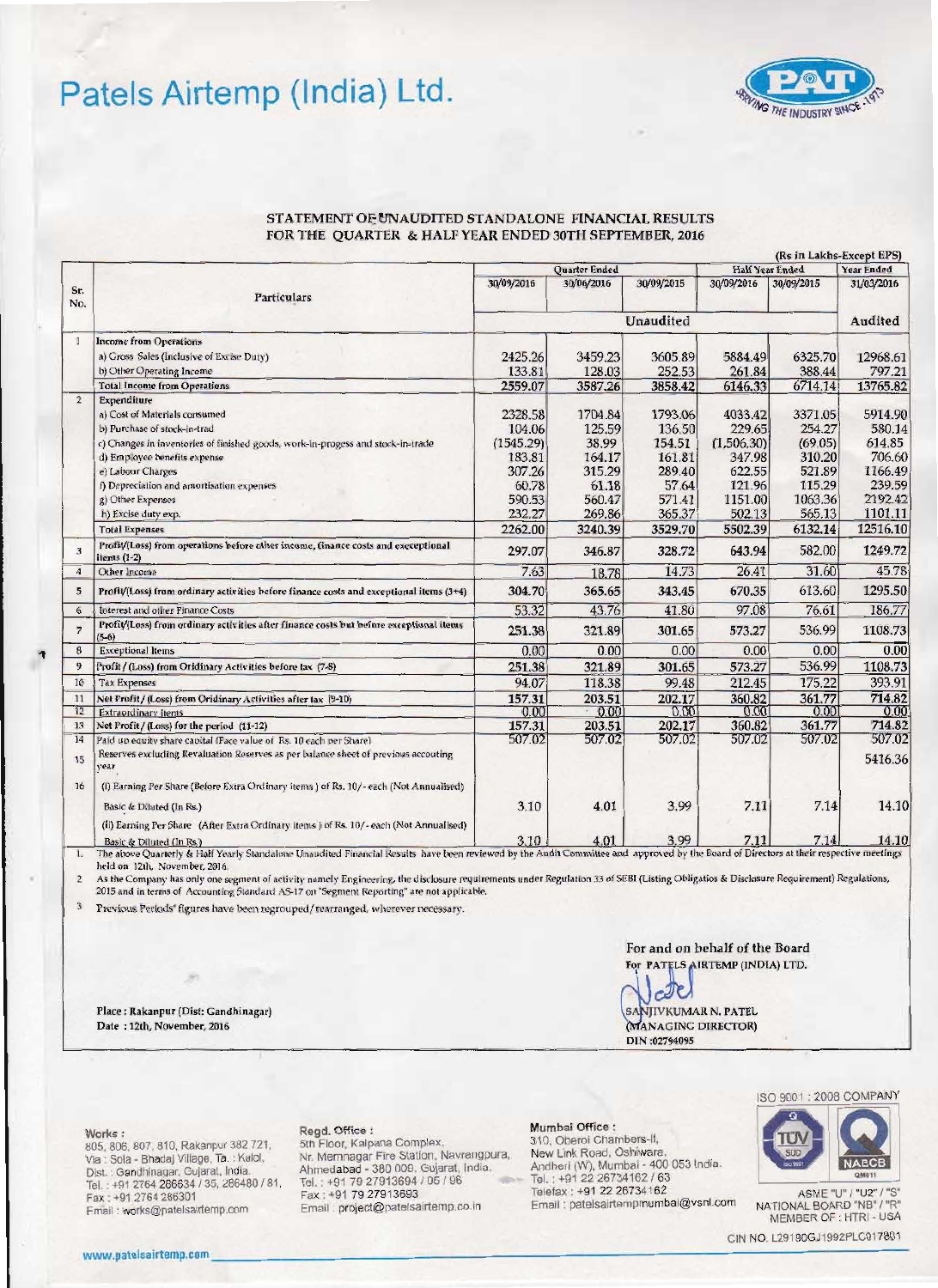# Patels Airtemp (India) Ltd.



## Statement of Standalone Assets and Liabilities as on 30th September, 2016

| <b>Particulars</b><br><b>EQUITY AND LIABILITIES</b><br><b>Shareholders' Funds</b><br>(a) Share Capital<br>(b) Reserves and Surplus<br>Sub-total - Shareholders' funds<br><b>Non- Current Liabilities</b><br>(a) Long-term borrowings<br>(b) Deferred tax liabilities (net) | As at Half Year<br>ended 30.09.2016<br><b>Unaudited</b><br>507.02<br>5777.18<br>6284.20<br>574.25                                                                                                                                                                                                                                                                                                                                                                                                                                                                                                                                                                                                                                             | As at Year ended<br>31.03.2016<br><b>Audited</b><br>507.02<br>5923.38                                                                                  |
|----------------------------------------------------------------------------------------------------------------------------------------------------------------------------------------------------------------------------------------------------------------------------|-----------------------------------------------------------------------------------------------------------------------------------------------------------------------------------------------------------------------------------------------------------------------------------------------------------------------------------------------------------------------------------------------------------------------------------------------------------------------------------------------------------------------------------------------------------------------------------------------------------------------------------------------------------------------------------------------------------------------------------------------|--------------------------------------------------------------------------------------------------------------------------------------------------------|
|                                                                                                                                                                                                                                                                            |                                                                                                                                                                                                                                                                                                                                                                                                                                                                                                                                                                                                                                                                                                                                               |                                                                                                                                                        |
|                                                                                                                                                                                                                                                                            |                                                                                                                                                                                                                                                                                                                                                                                                                                                                                                                                                                                                                                                                                                                                               | 5416.36                                                                                                                                                |
|                                                                                                                                                                                                                                                                            |                                                                                                                                                                                                                                                                                                                                                                                                                                                                                                                                                                                                                                                                                                                                               |                                                                                                                                                        |
|                                                                                                                                                                                                                                                                            |                                                                                                                                                                                                                                                                                                                                                                                                                                                                                                                                                                                                                                                                                                                                               |                                                                                                                                                        |
|                                                                                                                                                                                                                                                                            |                                                                                                                                                                                                                                                                                                                                                                                                                                                                                                                                                                                                                                                                                                                                               |                                                                                                                                                        |
|                                                                                                                                                                                                                                                                            |                                                                                                                                                                                                                                                                                                                                                                                                                                                                                                                                                                                                                                                                                                                                               |                                                                                                                                                        |
|                                                                                                                                                                                                                                                                            |                                                                                                                                                                                                                                                                                                                                                                                                                                                                                                                                                                                                                                                                                                                                               |                                                                                                                                                        |
|                                                                                                                                                                                                                                                                            |                                                                                                                                                                                                                                                                                                                                                                                                                                                                                                                                                                                                                                                                                                                                               |                                                                                                                                                        |
|                                                                                                                                                                                                                                                                            |                                                                                                                                                                                                                                                                                                                                                                                                                                                                                                                                                                                                                                                                                                                                               | 566.25                                                                                                                                                 |
|                                                                                                                                                                                                                                                                            | 260.73                                                                                                                                                                                                                                                                                                                                                                                                                                                                                                                                                                                                                                                                                                                                        | 253.85                                                                                                                                                 |
|                                                                                                                                                                                                                                                                            | 11.53                                                                                                                                                                                                                                                                                                                                                                                                                                                                                                                                                                                                                                                                                                                                         | 11.53                                                                                                                                                  |
|                                                                                                                                                                                                                                                                            | 21.91                                                                                                                                                                                                                                                                                                                                                                                                                                                                                                                                                                                                                                                                                                                                         | 23.75                                                                                                                                                  |
| Sub-total - Non- Current Liabilities                                                                                                                                                                                                                                       | 868.42                                                                                                                                                                                                                                                                                                                                                                                                                                                                                                                                                                                                                                                                                                                                        | 855.38                                                                                                                                                 |
|                                                                                                                                                                                                                                                                            |                                                                                                                                                                                                                                                                                                                                                                                                                                                                                                                                                                                                                                                                                                                                               |                                                                                                                                                        |
|                                                                                                                                                                                                                                                                            | 581.81                                                                                                                                                                                                                                                                                                                                                                                                                                                                                                                                                                                                                                                                                                                                        | 458.73                                                                                                                                                 |
|                                                                                                                                                                                                                                                                            |                                                                                                                                                                                                                                                                                                                                                                                                                                                                                                                                                                                                                                                                                                                                               | 1198.45                                                                                                                                                |
|                                                                                                                                                                                                                                                                            | 1641.77                                                                                                                                                                                                                                                                                                                                                                                                                                                                                                                                                                                                                                                                                                                                       | 1054.39                                                                                                                                                |
|                                                                                                                                                                                                                                                                            | 72.18                                                                                                                                                                                                                                                                                                                                                                                                                                                                                                                                                                                                                                                                                                                                         | 190.51                                                                                                                                                 |
| <b>Sub-total - Current Liabilities</b>                                                                                                                                                                                                                                     | 3879.29                                                                                                                                                                                                                                                                                                                                                                                                                                                                                                                                                                                                                                                                                                                                       | 2902.08                                                                                                                                                |
| TOTAL - EQUITY AND LIABILITIES                                                                                                                                                                                                                                             | 11031.91                                                                                                                                                                                                                                                                                                                                                                                                                                                                                                                                                                                                                                                                                                                                      | 9680.84                                                                                                                                                |
|                                                                                                                                                                                                                                                                            |                                                                                                                                                                                                                                                                                                                                                                                                                                                                                                                                                                                                                                                                                                                                               |                                                                                                                                                        |
|                                                                                                                                                                                                                                                                            |                                                                                                                                                                                                                                                                                                                                                                                                                                                                                                                                                                                                                                                                                                                                               |                                                                                                                                                        |
|                                                                                                                                                                                                                                                                            |                                                                                                                                                                                                                                                                                                                                                                                                                                                                                                                                                                                                                                                                                                                                               | 2325.15                                                                                                                                                |
|                                                                                                                                                                                                                                                                            |                                                                                                                                                                                                                                                                                                                                                                                                                                                                                                                                                                                                                                                                                                                                               | Nil                                                                                                                                                    |
|                                                                                                                                                                                                                                                                            |                                                                                                                                                                                                                                                                                                                                                                                                                                                                                                                                                                                                                                                                                                                                               | 0.20                                                                                                                                                   |
|                                                                                                                                                                                                                                                                            |                                                                                                                                                                                                                                                                                                                                                                                                                                                                                                                                                                                                                                                                                                                                               | Nil                                                                                                                                                    |
|                                                                                                                                                                                                                                                                            |                                                                                                                                                                                                                                                                                                                                                                                                                                                                                                                                                                                                                                                                                                                                               | 39.20                                                                                                                                                  |
|                                                                                                                                                                                                                                                                            |                                                                                                                                                                                                                                                                                                                                                                                                                                                                                                                                                                                                                                                                                                                                               | 705.12                                                                                                                                                 |
|                                                                                                                                                                                                                                                                            |                                                                                                                                                                                                                                                                                                                                                                                                                                                                                                                                                                                                                                                                                                                                               | 3069.67                                                                                                                                                |
|                                                                                                                                                                                                                                                                            |                                                                                                                                                                                                                                                                                                                                                                                                                                                                                                                                                                                                                                                                                                                                               |                                                                                                                                                        |
|                                                                                                                                                                                                                                                                            |                                                                                                                                                                                                                                                                                                                                                                                                                                                                                                                                                                                                                                                                                                                                               | 2279.85                                                                                                                                                |
|                                                                                                                                                                                                                                                                            |                                                                                                                                                                                                                                                                                                                                                                                                                                                                                                                                                                                                                                                                                                                                               | 3508.23                                                                                                                                                |
|                                                                                                                                                                                                                                                                            |                                                                                                                                                                                                                                                                                                                                                                                                                                                                                                                                                                                                                                                                                                                                               | 591.62                                                                                                                                                 |
|                                                                                                                                                                                                                                                                            |                                                                                                                                                                                                                                                                                                                                                                                                                                                                                                                                                                                                                                                                                                                                               | 231.47                                                                                                                                                 |
|                                                                                                                                                                                                                                                                            |                                                                                                                                                                                                                                                                                                                                                                                                                                                                                                                                                                                                                                                                                                                                               | Nil                                                                                                                                                    |
|                                                                                                                                                                                                                                                                            |                                                                                                                                                                                                                                                                                                                                                                                                                                                                                                                                                                                                                                                                                                                                               | 6611.17                                                                                                                                                |
|                                                                                                                                                                                                                                                                            |                                                                                                                                                                                                                                                                                                                                                                                                                                                                                                                                                                                                                                                                                                                                               | 9680.84                                                                                                                                                |
|                                                                                                                                                                                                                                                                            | (c) Other Long-term liabilities<br>(d) Long Term provisions<br><b>Current Liabilities</b><br>(a) Short term borrowings<br>(b) Trade payables<br>(c) Other current liabilities<br>(d) Short term provisions<br><b>ASSETS</b><br><b>Non-Current Assets</b><br>(a) Fixed Assets<br>(b) Goodwill on consolidation<br>(c) Non- Current investments<br>(d) Deferred tax assets (net)<br>(e) Long Term loans and advances<br>(f) Other non- current assets<br>Sub-total - Non- Current Assets<br><b>Current Assets</b><br>(a) Current investments<br>(b) Inventories<br>(c) Trade receivables<br>(d) Cash and cash equivalents<br>(e) Short-term loans and advances<br>(f) Other current assets<br>Sub-total - Current Assets<br><b>TOTAL-ASSETS</b> | 1583.53<br>2357.32<br>Nil<br>0.20<br>Nil<br>46.28<br>1267.98<br>3671.78<br>3545.15<br>2546.90<br>986.52<br>281.56<br><b>Nil</b><br>7360.13<br>11031.91 |

 $\left(\frac{1}{2}x\right)$  so  $\frac{1}{2}$ Works: Regd. Office : Numbal Office :

Tel. : +91 2764 286634 / 35, 286480 / 81. Tel. : +91 79 27913694 / 95 / 96 Tel. : +91 22 26734162 / 63

Email : project@patelsairtemp.co.in

Works :<br>
Regd. Office :<br>
Mumbai Office :<br>
Mumbai Office :<br>
210, Oberol Chambers-II,<br>
Via : Sola - Bhadaj Village, Ta. : Kalol, Nr. Memnagar Fire Station, Navrangpura, New Link Road, Oshiwara,<br>
Dist. : Gandhinagar, Gujarat, Fax: +91 79 27913693 Telefax : +91 79 27913693 Telefax : +91 22 26734162 Fall: Gondhing an, Guist, Chiene Schwarz Tel. : +91 22 26734162 Fax : +91 2764 286301 Fax : +91 79 27913694 / 95 / 96<br>
Fax : +91 2764 286301 Fax : +



MEMBER OF : HTRI - USA

WWW.patelsairtemp.com.<br>CIN NO. L29190GJ1992PLC017801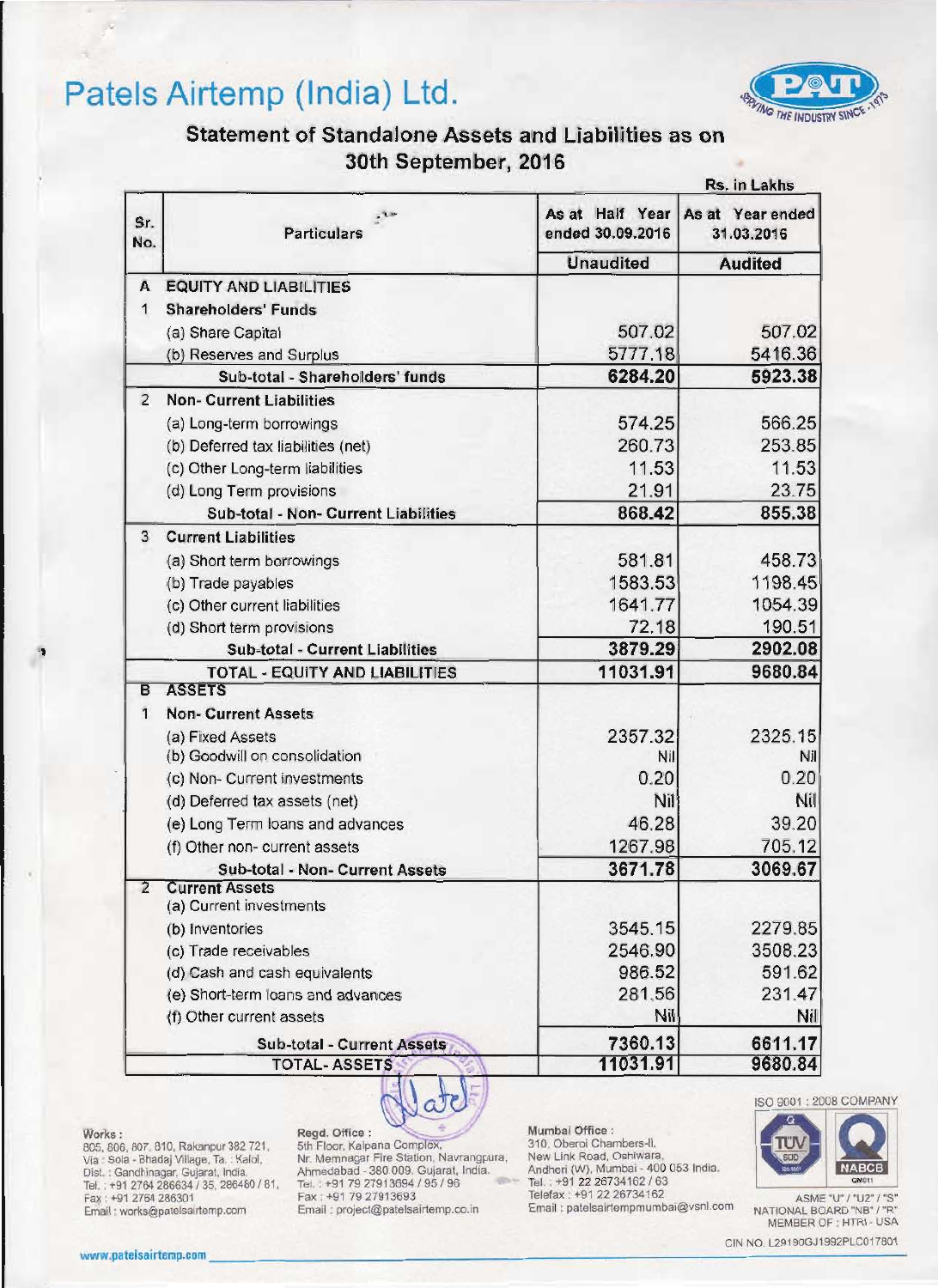## PARIKH & MAJMUDAR

**CHARTERED ACCOUNTANTS** CA (DR) HITLN PARIKIL CA SANDAY MADUTDAR  $145 - 44$ 

### **REVIEW REPORT**

To the Board of Directors of PATELS AIRTEMP (INDIA) LIMITED

We have reviewed the accompanying statement of unaudited financial results ("the statement") of PATELS AIRTMEP (INDIA) LTD "the company" for the quarter ended 30<sup>th</sup> September 2016. This statement is the responsibility of the Company's management and has been approved by the Board of Directors in their meeting held on 12<sup>th</sup> November 2016. Our responsibility is to issue a report on these financial statements based on our review.

We conducted our review in accordance with the Standard on Review Engagement (SRE) 2410, "Review of Interim Financial information performed by the Independent Auditor" issued by the Institute of Chartered Accountants of India. This standard requires that we plan and perform the review to obtain moderate assurance as to whether the financial statements are free of material misstatement. A review is limited primarily to inquiries of company personnel and analytical procedures applied to financial data and thus provide less assurance than an audit. We have not performed an audit and accordingly, we do not express an audit opinion.

Without qualifying our opinion, we draw your attention to:

Balance of Secured Loans, Unsecured Loans, Debtors, Loans & Advances  $ii$ & Creditors are subject to confirmation from respective parties.

The closing stock as at 30.09.2016 is as taken, valued and certified by the  $ii)$ Management.



303. "B" Wing, GCP Business Center, Opp. Memnagar Fire Station: W/Vijay Cross Roads, Navrangpura, Ahmedabad - 380 009 Phones :- +9179 26401701702703 Fax: - + 9179 40092628